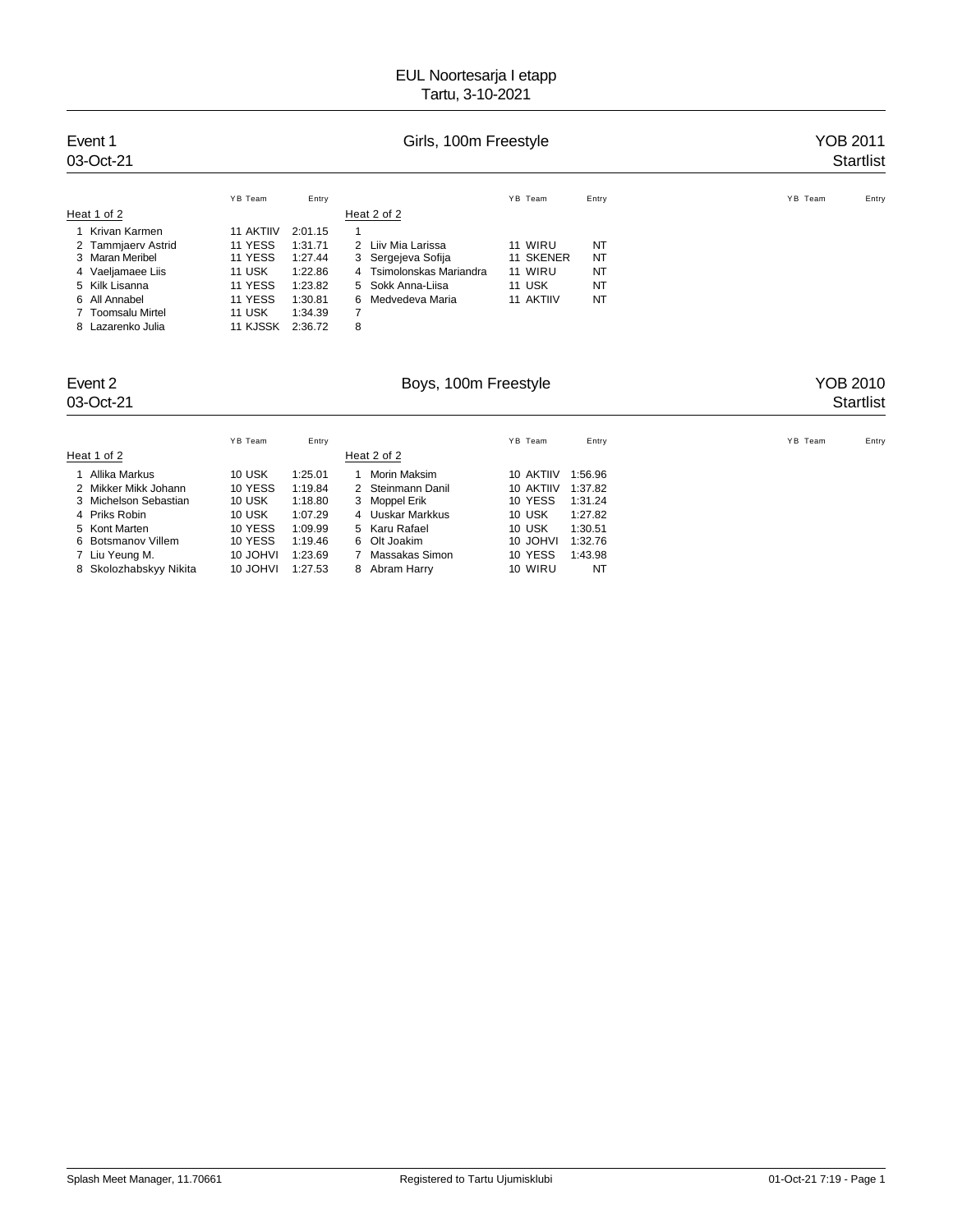| Event 3<br>03-Oct-21    |          |         | YOB 2010<br><b>Startlist</b> |                      |                  |
|-------------------------|----------|---------|------------------------------|----------------------|------------------|
|                         | YB Team  | Entry   |                              | YB Team<br>Entry     | YB Team<br>Entry |
| Heat 1 of 2             |          |         | Heat 2 of 2                  |                      |                  |
| Palu Isabel             | 10 UKKS  | 1:25.47 | Zimovtseva M.                | 10 DILAN<br>2:18.70  |                  |
| 2 Martonova Arsenia     | 10 JOHVI | 1:23.91 | 2 Kreiter Karina             | 10 KJSSK<br>1:38.65  |                  |
| 3 Palloson Hanna        | 10 USK   | 1:15.96 | 3 Mihhaltsuk Anastassia      | 10 VSK<br>1:33.00    |                  |
| 4 Erik Rika             | 10 YESS  | 1:06.25 | 4 Saavan Annabel             | 10 USK<br>1:29.87    |                  |
| 5 Tammik Susanna Loviis | 10 USK   | 1:09.60 | 5 Gusseva Darja              | 10 AKTIIV<br>1:31.14 |                  |
| 6 Rebane Mia            | 10 YESS  | 1:20.59 | 6 Lepp Saede                 | 10 YESS<br>1:36.14   |                  |
| 7 Kiiker Emma           | 10 YESS  | 1:24.83 | Maeesepp Minna Li            | 10 YESS<br>1:51.31   |                  |
| 8 Kiiker Anna           | 10 YESS  | 1:28.24 | 8 Jefimova Arina             | 10 SKENER<br>NT      |                  |

# Event 4 **Boys, 100m Freestyle** Boys, 100m Freestyle **New YOB 2009**<br>03-Oct-21 **Startlist**

# 03-Oct-21 Startlist Startlist Startlist Startlist Startlist Startlist Startlist Startlist Startlist Startlist

| YB Team<br>Heat 1 of 3                                                                                                                                                                                                                                    | Entry                                                                                     | Heat 2 of 3                                                                                                                                                           | YB Team                                                                                               | Entry                                                          | Heat 3 of 3                                                                                       | YB Team                                                | Entry                                               |
|-----------------------------------------------------------------------------------------------------------------------------------------------------------------------------------------------------------------------------------------------------------|-------------------------------------------------------------------------------------------|-----------------------------------------------------------------------------------------------------------------------------------------------------------------------|-------------------------------------------------------------------------------------------------------|----------------------------------------------------------------|---------------------------------------------------------------------------------------------------|--------------------------------------------------------|-----------------------------------------------------|
| 1 Kranich Roger<br>09 YESS<br>09 YESS<br>2 Metspalu Gustav Karl<br>3 Maeesepp Erik<br>09 USK<br>09 WIRU<br>4 Ale Martin<br>09 YESS<br>5 Laht Gregor<br>6 Lessing Gerd Johan<br>09 USK<br>09 AKTIIV<br>7 Evstifeev Makar<br>09 YESS<br>8 Aleksanderson Uku | 1:11.72<br>1:08.45<br>1:07.54<br>1:03.49<br>1:06.08<br>1:07.90<br>1:11.41<br>1:13.11<br>8 | Sitman Robert<br>2 Fedorenko Aleksandr<br>3 Arold Maerten Erik<br>4 Aavik Oliver<br>5 Ivanov Aleksey<br>6 Kirsimaa Gregor Hendrik<br>Liubetskij Jegor<br>Paju Thristo | 09 USK<br>09 JOHVI<br>09 PAIDE<br>09 YESS<br>09 SKENER1:14.01<br>09 USK<br>09 SKENER1:19.16<br>09 USK | 1:20.35<br>1:19.07<br>1:14.17<br>1:13.21<br>1:16.15<br>1:20.46 | 2 Verenits Ruslan<br>3 Otdelnov Anton<br>4 Tillisson Artur<br>5 Nikitin Ivan<br>6 Karu Aaron<br>8 | 09 AKTIIV<br>09 SILUK<br>09 YESS<br>09 JOHVI<br>09 USK | 1:34.51<br>1:30.66<br>1:23.46<br>1:24.21<br>1:31.68 |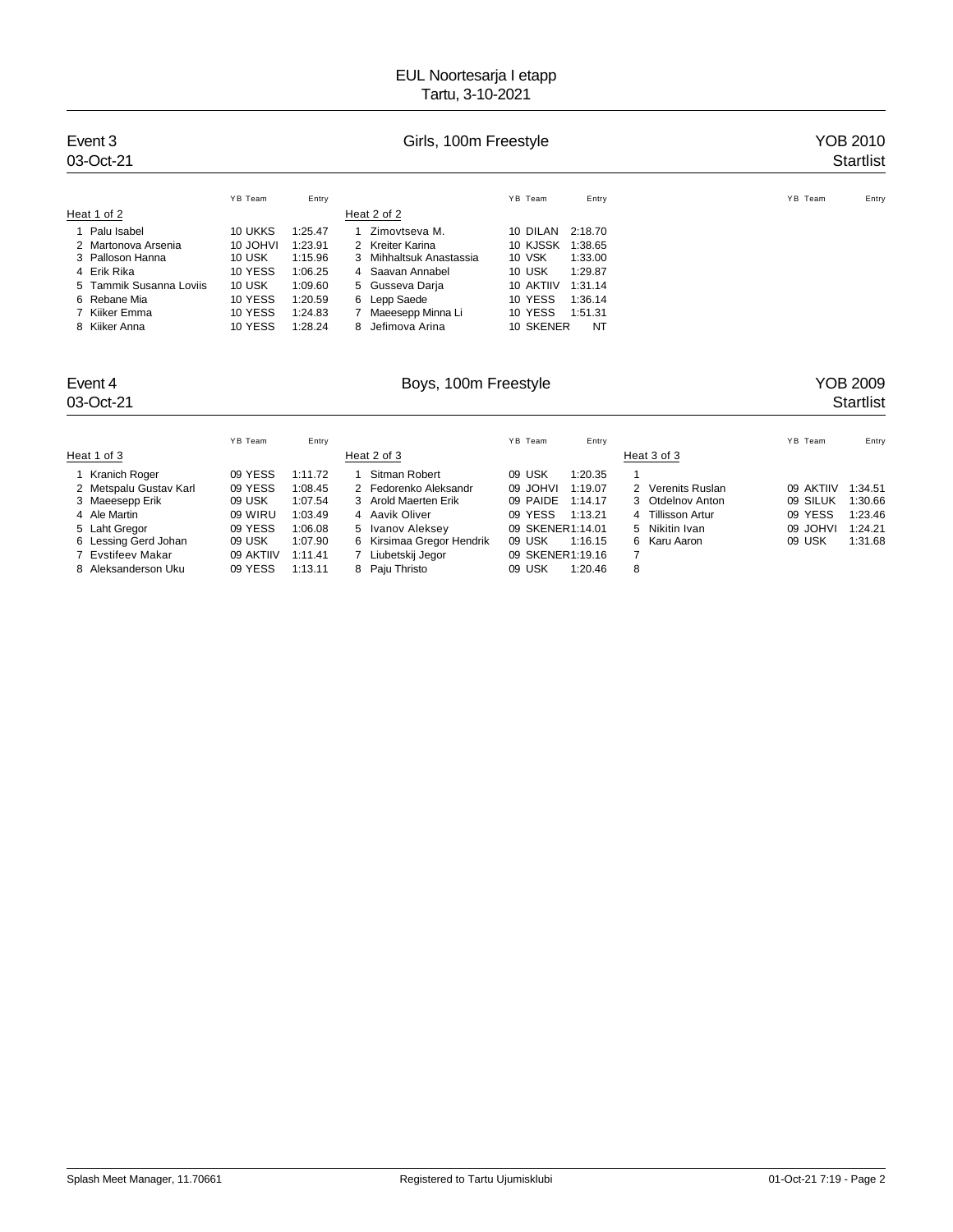| Event 5<br>03-Oct-21 |          |         |                        | YOB 2009<br><b>Startlist</b> |           |         |       |
|----------------------|----------|---------|------------------------|------------------------------|-----------|---------|-------|
|                      | YB Team  | Entry   |                        | YB Team                      | Entry     | YB Team | Entry |
| Heat 1 of 2          |          |         | Heat 2 of 2            |                              |           |         |       |
| 1 Pashenkova Anna    | 09 YESS  | 1:27.45 | 1                      |                              |           |         |       |
| 2 Paas Eliisa        | 09 YESS  | 1:10.44 | 2                      |                              |           |         |       |
| 3 Sibul Krete        | 09 YESS  | 1:08.38 | Tammjaerv Loreida<br>3 | 09 YESS                      | <b>NT</b> |         |       |
| 4 Bazanova Ksenia    | 09 YESS  | 1:05.08 | 4 Shkitskaja Karina    | 09 USK                       | 1:30.99   |         |       |
| 5 Sikk Keiti Lii     | 09 YESS  | 1:07.92 | 5 Kulkova Angela       | 09 AKTIIV                    | 1:36.56   |         |       |
| 6 Neier Emma Elise   | 09 USK   | 1:08.58 | 6                      |                              |           |         |       |
| 7 Kraas Jasmiin      | 09 YESS  | 1:13.81 | $\overline{7}$         |                              |           |         |       |
| 8 Berezina Zabava    | 09 KJSSK | 1:30.84 | 8                      |                              |           |         |       |

# Event 6 **Boys, 100m Freestyle Boys, 100m Freestyle Research 100m** Freestyle **Property Property Property Property COB 2008 Startlist** 03-Oct-21 Startlist Startlist Startlist Startlist Startlist Startlist Startlist Startlist Startlist Startlist

|                     | YB Team           | Entry   |   |                       | YB Team   | Entry            |                     | YB Team          | Entry   |
|---------------------|-------------------|---------|---|-----------------------|-----------|------------------|---------------------|------------------|---------|
| Heat 1 of 4         |                   |         |   | Heat 2 of 4           |           |                  | Heat 3 of 4         |                  |         |
| Allika Mattias      | 08 USK            | 1:04.49 |   | Mikk Maksim           |           | 08 SKENER1:15.77 | Minzatov Sergei     | IVHOL 80         | 1:22.57 |
| 2 Taette Markus     | 08 USK            | 1:02.97 |   | 2 Ovechkin Vyacheslav | 08 SILUK  | 1:11.40          | 2 Sharonov Dmitri   | IVHOL 80         | 1:20.66 |
| 3 Kvitkovski Semjon | 08 AKTIIV         | 1:00.48 |   | 3 Teetlok Jarek       | 08 AKTIIV | 1:08.15          | 3 Ivlijev Mark      | IVHOL 80         | 1:19.52 |
| 4 Ott Karl-Eric     | 08 USK            | 58.82   |   | 4 Svereniak Georgi    | 08 JOHVI  | 1:07.32          | 4 Pavlov Maksim     | 08 AKTIIV        | 1:16.52 |
| 5 Puhtejev Pavel    | <b>IVHOL 80</b>   | 1:00.01 |   | 5 Abras Artur         | 08 USK    | 1:07.76          | 5 Jartsey Artemi    | <b>IVHOL 80</b>  | 1:18.70 |
| 6 Veldemann Dante   | 08 YESS           | 1:01.64 |   | 6 Hang Hendrik        | 08 WIRU   | 1:09.46          | 6 Izhovskyy Oleksii | 08 VSK           | 1:20.00 |
| 7 Zigadlo Jegor     | 08 AKTIIV         | 1:04.09 |   | Moelder Robin         | 08 USK    | 1:15.73          | 7 Kotkas David      | 08 VSK           | 1:22.00 |
| 8 Pertman Rauno     | 08 SKENER 1:07.17 |         | 8 | Tammaru Robin Mihkel  | 08 YESS   | 1:16.28          | 8 Semochkin Dmitri  | 08 SKENER1:24.47 |         |

### Heat 4 of 4

| ï  |  |
|----|--|
| ۰. |  |

|   | 3 Fjodorov Paul Aares | 08 YESS<br>NT     |
|---|-----------------------|-------------------|
|   | 4 Semochkin Kirill    | 08 SKENER 1:26.11 |
|   | 5 Lebedev Deniss      | 08 SKENER 1:30.07 |
| 6 |                       |                   |
| 7 |                       |                   |
|   |                       |                   |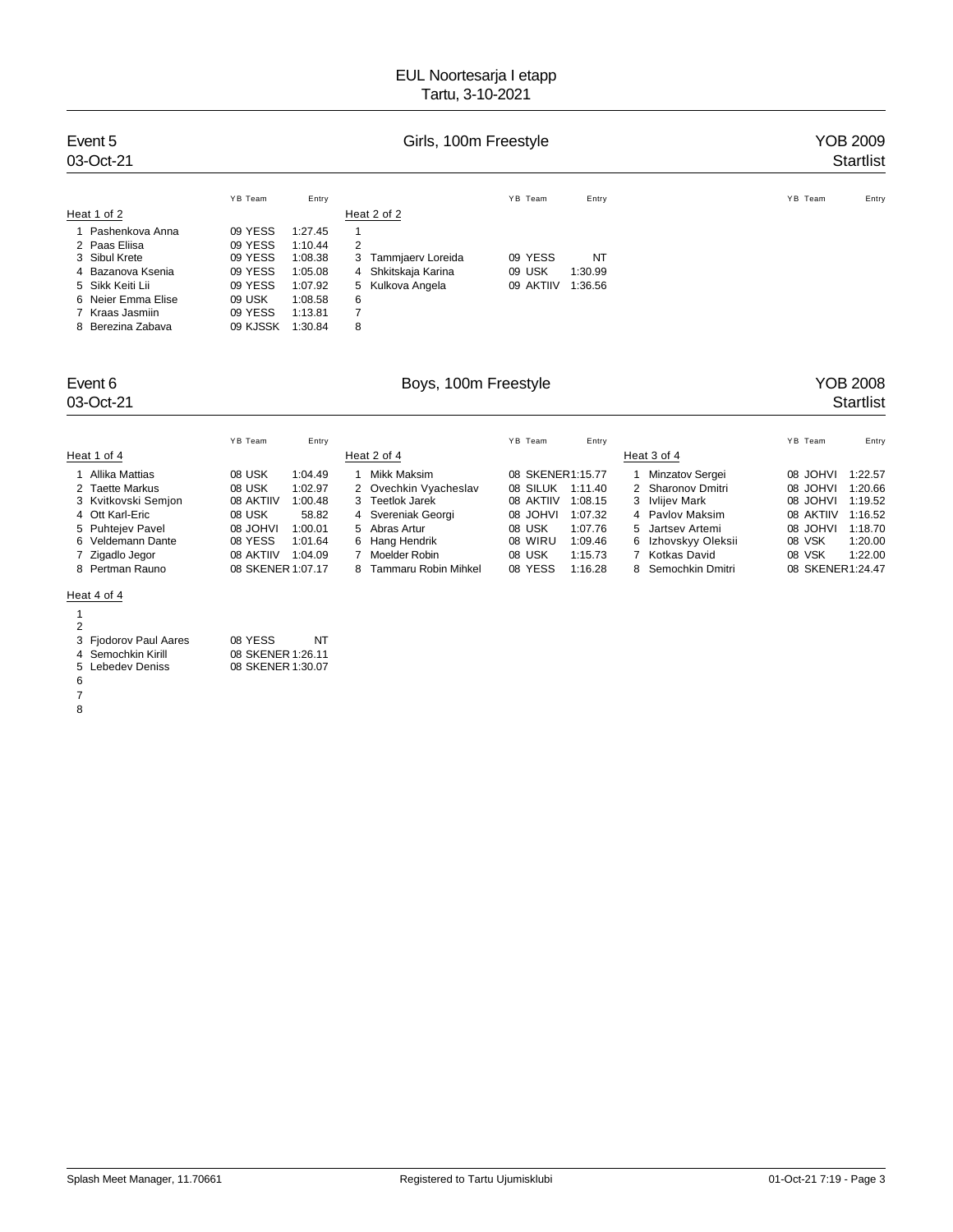| Event 7<br>03-Oct-21   |           | YOB 2008<br><b>Startlist</b> |                    |                     |                  |
|------------------------|-----------|------------------------------|--------------------|---------------------|------------------|
|                        | YB Team   | Entry                        |                    | YB Team<br>Entry    | YB Team<br>Entry |
| Heat 1 of 2            |           |                              | Heat 2 of 2        |                     |                  |
| Ivanova Diana          | 08 AKTIIV | 1:08.30                      | Khomitskaya Milana | 08 SKENER1:26.74    |                  |
| 2 Tsistjakova Veronika | 08 AKTIIV | 1:07.02                      | 2 Uudekuell Emili  | 08 USK<br>1:23.38   |                  |
| 3 Annus Isabel         | 08 USK    | 1:04.32                      | 3 Luts Kristin     | 08 YESS<br>1:14.33  |                  |
| 4 Merimaa Mirtel       | 08 WIRU   | 1:01.53                      | 4 Porfejevets Anna | 08 SILUK<br>1:13.18 |                  |
| 5 Luik Jette Riin      | 08 YESS   | 1:02.00                      | 5 Trei Ann Marii   | 08 WIRU<br>1:13.31  |                  |
| 6 Luht Nora Lee        | 08 YESS   | 1:04.51                      | 6 Treiberg Marika  | 08 SKENER1:22.31    |                  |
| 7 Tankler Sheril       | 08 USK    | 1:07.45                      | 7 Sala Ellen       | 08 VSK<br>1:24.00   |                  |
| 8 Luik Leevi-Liset     | 08 USK    | 1:12.63                      | 8                  |                     |                  |

### Event 8 George School House, 100m Freestyle Contract Treestyle School and Treestyle School and Treestyle School and Treestyle School and Treestyle School and Treestyle School and Treestyle School and Treestyle School and T

# 03-Oct-21 Startlist Startlist Startlist Startlist Startlist Startlist Startlist Startlist Startlist Startlist

|                   | YB Team<br>Entry     |                   | YB Team<br>Entry     | YB Team<br>Entry |
|-------------------|----------------------|-------------------|----------------------|------------------|
| Heat 1 of 2       |                      | Heat 2 of 2       |                      |                  |
| Jermakov Ivan     | 07 AKTIIV<br>1:02.72 | Kokkel Egor       | 07 JOHVI<br>1:11.23  |                  |
| 2 Loginov Arseni  | 07 YESS<br>1:01.01   | 2 Hansen Robin    | 07 YESS<br>1:07.32   |                  |
| 3 Aksjonov Artjom | 07 SKENER<br>57.48   | 3 Ljutinski Edvin | 07 JOHVI<br>1:05.53  |                  |
| 4 Toming Jakob    | 07 WIRU<br>55.22     | 4 Lauri Silver    | 07 YESS<br>1:04.73   |                  |
| 5 Keskuela Siim   | 07 USK<br>56.91      | 5 Kanevski Dmitri | 07 SKENER1:04.89     |                  |
| 6 Maenna Oskar    | 07 USK<br>1:00.94    | 6 Lomonossov Ivan | 07 SKENER1:06.57     |                  |
| 7 Sirk Kris       | 07 YESS<br>1:02.45   | Bostan Dominik    | 07 AKTIIV<br>1:07.41 |                  |
| 8 Aseev Ustin     | 07 SKENER 1:04.60    | 8 Fokin Platon    | 07 VSK<br>1:18.00    |                  |
|                   |                      |                   |                      |                  |

Medal ceremony No. 1. Girls, 100m Freestyle Medal ceremony No. 2. Boys, 100m Freestyle Medal ceremony No. 3. Girls, 100m Freestyle Medal ceremony No. 4. Boys, 100m Freestyle Medal ceremony No. 5. Girls, 100m Freestyle Medal ceremony No. 6. Boys, 100m Freestyle Medal ceremony No. 7. Girls, 100m Freestyle Medal ceremony No. 8. Boys, 100m Freestyle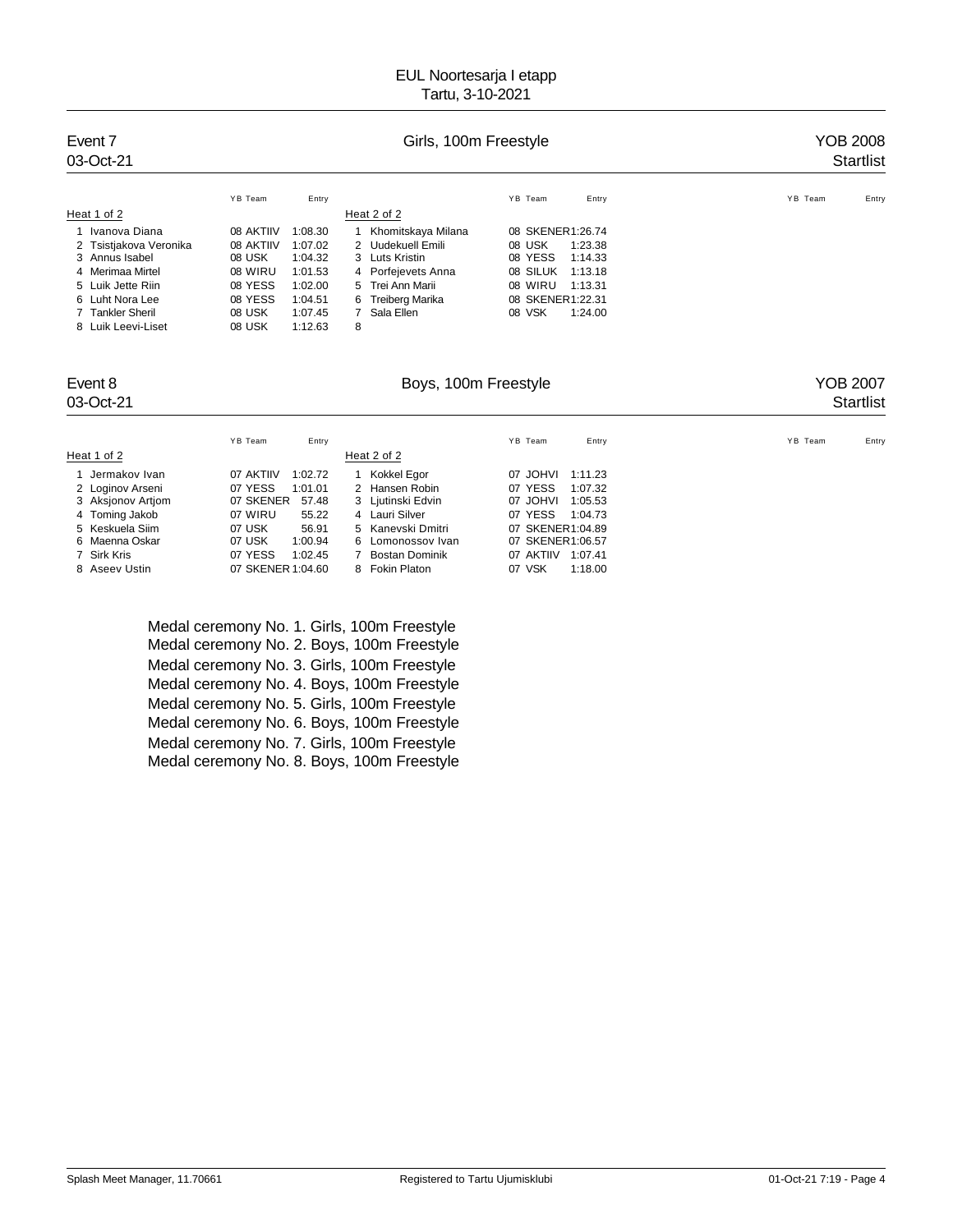| Event 9<br>03-Oct-21                                                                                                                      | Girls, 50m Breaststroke                                                |                                                          |                                                                                                         |                                |                            | <b>YOB 2011</b><br><b>Startlist</b> |
|-------------------------------------------------------------------------------------------------------------------------------------------|------------------------------------------------------------------------|----------------------------------------------------------|---------------------------------------------------------------------------------------------------------|--------------------------------|----------------------------|-------------------------------------|
| Heat 1 of 2                                                                                                                               | YB Team                                                                | Entry                                                    | Heat 2 of 2                                                                                             | YB Team                        | Entry                      | YB Team<br>Entry                    |
| 2 Kasevaeli Jette<br><b>Toomsalu Mirtel</b><br><b>Maran Meribel</b><br>4<br>5 Kilk Lisanna<br>Sahakyan Nare<br>6<br>Skadova Angelina<br>8 | 11 YESS<br><b>11 USK</b><br>11 YESS<br>11 YESS<br>11 YESS<br>11 AKTIIV | 1:03.80<br>59.89<br>52.25<br>55.87<br>1:00.93<br>1:15.16 | 2<br>3<br>Tammjaerv Astrid<br>Lazarenko Julia<br>4<br>Mets Ann-Marii<br>5<br>6<br>$\boldsymbol{7}$<br>8 | 11 YESS<br>11 KJSSK<br>11 YESS | <b>NT</b><br>1:21.88<br>NT |                                     |
| Event 10<br>03-Oct-21                                                                                                                     |                                                                        |                                                          | Boys, 50m Breaststroke                                                                                  |                                |                            | <b>YOB 2010</b><br><b>Startlist</b> |
| Heat 1 of 2                                                                                                                               | YB Team                                                                | Entry                                                    | Heat 2 of 2                                                                                             | YB Team                        | Entry                      | YB Team<br>Entry                    |
| 1 Olt Joakim                                                                                                                              | 10 JOHVI<br>.                                                          | 53.72<br>$\sim$ $\sim$ $\sim$ $\sim$                     | 1                                                                                                       |                                |                            |                                     |

| 1 OII JOAKIM       | TU JUHVI  | 53.IZ |   |                   |                  |       |
|--------------------|-----------|-------|---|-------------------|------------------|-------|
| 2 Alteberg Andrei  | 10 USK    | 48.29 |   |                   |                  |       |
| 3 Persidski Markus | 10 YESS   | 44.76 |   | 3 Sverlov Artiom  | 10 SILUK         | NT    |
| 4 Priks Robin      | 10 USK    | 43.17 |   | 4 Massakas Simon  | 10 YESS          | 58.78 |
| 5 Tsikaljov Deniss | 10 SKENER | 44.71 |   | 5 Pugatsov Matvei | 10 SKENER1:06.70 |       |
| 6 Moppel Erik      | 10 YESS   | 48.01 | 6 |                   |                  |       |
| 7 Botsmanov Villem | 10 YESS   | 49.94 |   |                   |                  |       |
| 8 Steinmann Danil  | 10 AKTIIV | 57.09 | 8 |                   |                  |       |
|                    |           |       |   |                   |                  |       |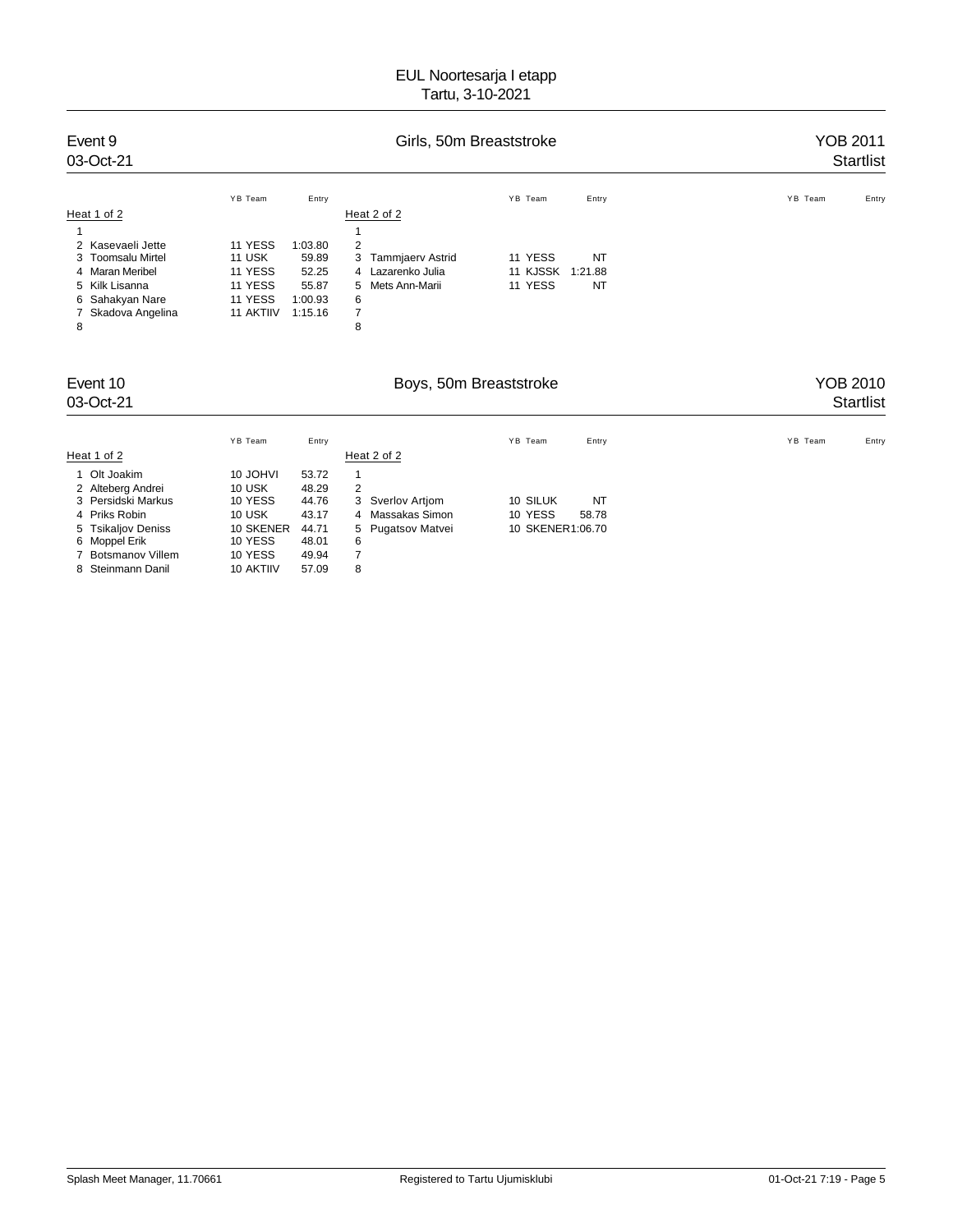| Event 11<br>03-Oct-21                                            |                                 |                            |             | Girls, 100m Breaststroke |          |           | YOB 2010<br><b>Startlist</b> |
|------------------------------------------------------------------|---------------------------------|----------------------------|-------------|--------------------------|----------|-----------|------------------------------|
|                                                                  | YB Team                         | Entry                      |             |                          | YB Team  | Entry     | YB Team<br>Entry             |
| Heat 1 of 2                                                      |                                 |                            | Heat 2 of 2 |                          |          |           |                              |
| 1 Lepp Saede                                                     | 10 YESS                         | NT                         | 1           |                          |          |           |                              |
| 2 Zimovtseva M.                                                  | 10 DILAN                        | NT                         | 2           |                          |          |           |                              |
| 3 Martonova Arsenia                                              | 10 JOHVI                        | 1:50.50                    |             | 3 Zitkova Jelizaveta     | 10 JOHVI | NT        |                              |
| 4 Palloson Hanna                                                 | 10 USK                          | 1:46.33                    |             | 4 Rebane Iris            | 10 YESS  | <b>NT</b> |                              |
| 5 Mihhaltsuk Anastassia                                          | 10 VSK                          | 1:50.00                    |             | 5 Erik Rika              | 10 YESS  | <b>NT</b> |                              |
| 6 Ponedelnikova Vasilika<br>7 Maeesepp Minna Li<br>8 Kiiker Anna | 10 AKTIIV<br>10 YESS<br>10 YESS | 2:05.04<br>NT<br><b>NT</b> | 7<br>8      | 6 Saavan Annabel         | 10 USK   | <b>NT</b> |                              |

| Event 12<br>03-Oct-21 |          |           |   | Boys, 100m Breaststroke   |         |           | YOB 2009<br><b>Startlist</b> |
|-----------------------|----------|-----------|---|---------------------------|---------|-----------|------------------------------|
|                       | YB Team  | Entry     |   |                           | YB Team | Entry     | YB Team<br>Entry             |
| Heat 1 of 2           |          |           |   | Heat 2 of 2               |         |           |                              |
| 1 Tillisson Artur     | 09 YESS  | NT        |   |                           |         |           |                              |
| 2 Karu Aaron          | 09 USK   | 2:07.35   | 2 |                           |         |           |                              |
| 3 Fedorenko Aleksandr | 09 JOHVI | 1:42.78   |   | 3 Kranich Roger           | 09 YESS | NT        |                              |
| 4 Aleksanderson Uku   | 09 YESS  | 1:27.48   |   | 4 Laht Gregor             | 09 YESS | <b>NT</b> |                              |
| 5 Ott Jako-Kaur       | 09 USK   | 1:30.94   |   | 5 Paiu Thristo            | 09 USK  | <b>NT</b> |                              |
| 6 Sitman Robert       | 09 USK   | 1:46.07   |   | 6 Kirsimaa Gregor Hendrik | 09 USK  | <b>NT</b> |                              |
| 7 Nikitin Ivan        | 09 JOHVI | NT        |   |                           |         |           |                              |
| 8 Arold Maerten Erik  | 09 PAIDE | <b>NT</b> | 8 |                           |         |           |                              |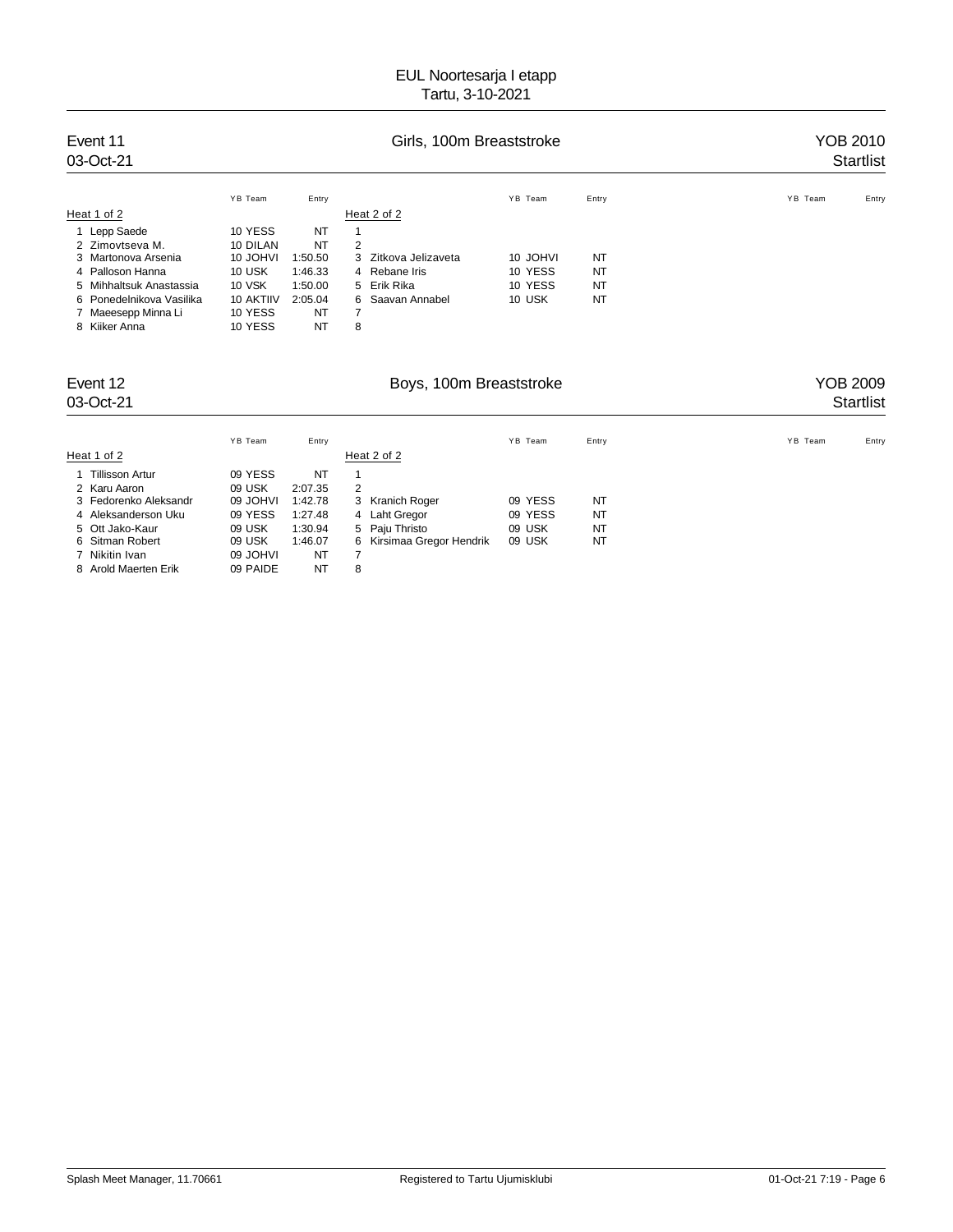| Event 13<br>03-Oct-21 |           |         | Girls, 100m Breaststroke | <b>YOB 2009</b><br><b>Startlist</b> |
|-----------------------|-----------|---------|--------------------------|-------------------------------------|
|                       | YB Team   | Entry   | YB Team<br>Entry         | YB Team<br>Entry                    |
| Heat 1 of 1           |           |         |                          |                                     |
| 1 Pashenkova Anna     | 09 YESS   | 1:45.16 |                          |                                     |
| 2 Kulkova Angela      | 09 AKTIIV | 1:43.35 |                          |                                     |
| 3 Maddison Helena     | 09 USK    | 1:29.81 |                          |                                     |
| 4 Roop Adele          | 09 USK    | 1:26.23 |                          |                                     |
| 5 Sikk Keiti Lii      | 09 YESS   | 1:29.49 |                          |                                     |
| Berezina Zabava<br>6. | 09 KJSSK  | 1:33.60 |                          |                                     |
| Shkitskaja Karina     | 09 USK    | 1:45.02 |                          |                                     |
| 8 Tammjaerv Loreida   | 09 YESS   | NT      |                          |                                     |
| Event 14              |           |         | Boys, 100m Breaststroke  | <b>YOB 2008</b>                     |
| 03-Oct-21             |           |         |                          | <b>Startlist</b>                    |
|                       | YB Team   | Entry   | YB Team<br>Entry         | YB Team<br>Entry                    |

| Heat 1 of 3           |                      | Heat 2 of 3                | Heat 3 of 3                                  |         |    |
|-----------------------|----------------------|----------------------------|----------------------------------------------|---------|----|
| 1 Mikk Maksim         | 08 SKENER 1:37.88    | Sharonov Dmitri            | 2:07.30<br>IVHOL 80                          |         |    |
| 2 Svereniak Georgi    | 1:30.41<br>08 JOHVI  | 2 Kotkas David             | 08 VSK<br>1:48.00<br>2                       |         |    |
| 3 Abras Artur         | 08 USK<br>1:29.57    | 3 Jartsey Artemi           | 08 JOHVI<br>1:46.66<br>3 Veldemann Dante     | 08 YESS | NT |
| 4 Puhtejev Pavel      | 1:25.78<br>08 JOHVI  | Ivlijev Mark<br>4          | 4 Hang Hendrik<br>1:41.12<br>08 JOHVI        | 08 WIRU | NT |
| 5 Ovechkin Vyacheslav | 08 SILUK<br>1:28.65  | 5 Minzatov Sergei          | 5 Fjodorov Paul Aares<br>08 JOHVI<br>1:44.90 | 08 YESS | NT |
| 6 Izhovskyy Oleksii   | 08 VSK<br>1:30.00    | <b>Taette Markus</b><br>6. | 08 USK<br>1:47.46<br>6                       |         |    |
| 7 Rohivaeli Johannes  | 1:31.38<br>08 USK    | Lebedev Deniss             | 08 SKENER1:52.89                             |         |    |
| 8 Zigadlo Jegor       | 08 AKTIIV<br>1:38.17 | 8                          |                                              |         |    |
|                       |                      |                            |                                              |         |    |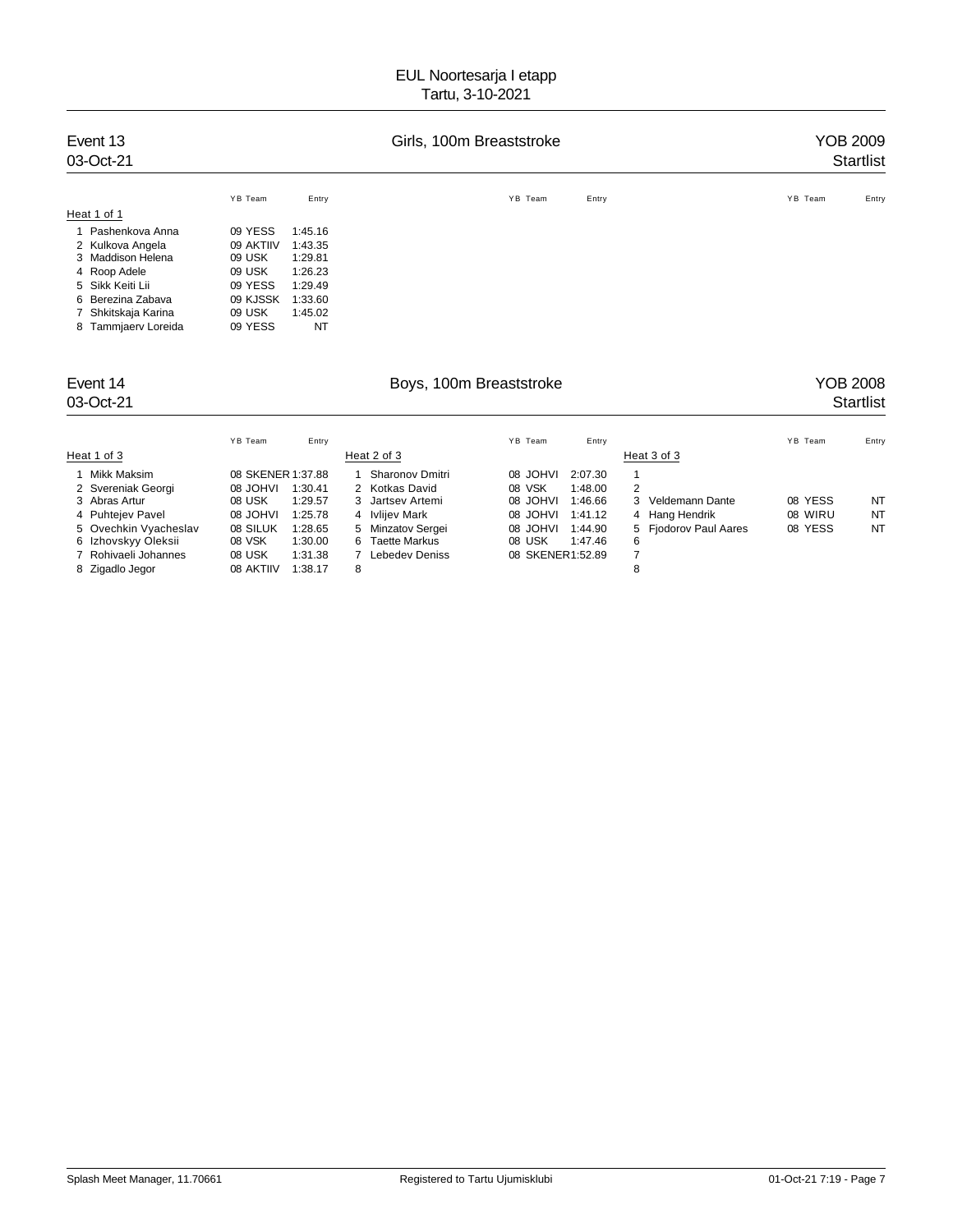| Event 15<br>03-Oct-21   |           |         | Girls, 100m Breaststroke |                      | YOB 2008<br><b>Startlist</b> |
|-------------------------|-----------|---------|--------------------------|----------------------|------------------------------|
|                         | YB Team   | Entry   |                          | YB Team<br>Entry     | YB Team<br>Entry             |
| Heat 1 of 2             |           |         | Heat 2 of 2              |                      |                              |
| Luts Kristin            | 08 YESS   | 1:33.82 | 1                        |                      |                              |
| 2 Tankler Sheril        | 08 USK    | 1:26.86 | Khomitskaya Milana<br>2  | 08 SKENER1:47.43     |                              |
| 3 Tsistjakova Veronika  | 08 AKTIIV | 1:18.87 | 3 Ivanova Diana          | 08 AKTIIV<br>1:41.51 |                              |
| 4 Merimaa Mirtel        | 08 WIRU   | 1:14.47 | 4 Trei Ann Marii         | 08 WIRU<br>1:38.09   |                              |
| 5 Zaidentsal Alessandra | 08 JOHVI  | 1:15.69 | 5 Liivamaegi Lisandra    | 08 YESS<br>1:40.80   |                              |
| 6 Luik Jette Riin       | 08 YESS   | 1:25.24 | 6 Sala Ellen             | 08 VSK<br>1:44.00    |                              |
| 7 Kondratieva Ruslana   | 08 SILUK  | 1:31.03 | 7                        |                      |                              |
| 8 Uudekuell Emili       | 08 USK    | 1:37.28 | 8                        |                      |                              |

### Event 16 Georgia Company, 100m Breaststroke Company of the Superior of the Superior Section 16 Georgia Company NOB 2007

# 03-Oct-21 Startlist Startlist Startlist Startlist Startlist Startlist Startlist Startlist Startlist Startlist

|                   | Entry<br>YB Team     |                 | YB Team<br>Entry  | YB Team<br>Entry |
|-------------------|----------------------|-----------------|-------------------|------------------|
| Heat 1 of 2       |                      | Heat 2 of 2     |                   |                  |
|                   |                      |                 |                   |                  |
| 2 Hansen Robin    | 07 YESS<br>1:31.35   | $\overline{2}$  |                   |                  |
| 3 Ljutinski Edvin | 07 JOHVI<br>1:23.84  | 3 Toming Jakob  | 07 WIRU<br>NT     |                  |
| 4 Jermakov Ivan   | 07 AKTIIV<br>1:14.47 | 4 Fokin Platon  | 07 VSK<br>1:50.00 |                  |
| 5 Lauri Silver    | 07 YESS<br>1:20.38   | 5 Keskuela Siim | 07 USK<br>NT      |                  |
| 6 Lomonossov Ivan | 07 SKENER 1:24.62    | 6               |                   |                  |
| 7 Maenna Oskar    | 07 USK<br>1:35.81    |                 |                   |                  |
| 8                 |                      | 8               |                   |                  |

Medal ceremony No. 9. Girls, 50m Breaststroke Medal ceremony No. 10. Boys, 50m Breaststroke Medal ceremony No. 11. Girls, 100m Breaststroke Medal ceremony No. 12. Boys, 100m Breaststroke Medal ceremony No. 13. Girls, 100m Breaststroke Medal ceremony No. 14. Boys, 100m Breaststroke Medal ceremony No. 15. Girls, 100m Breaststroke Medal ceremony No. 16. Boys, 100m Breaststroke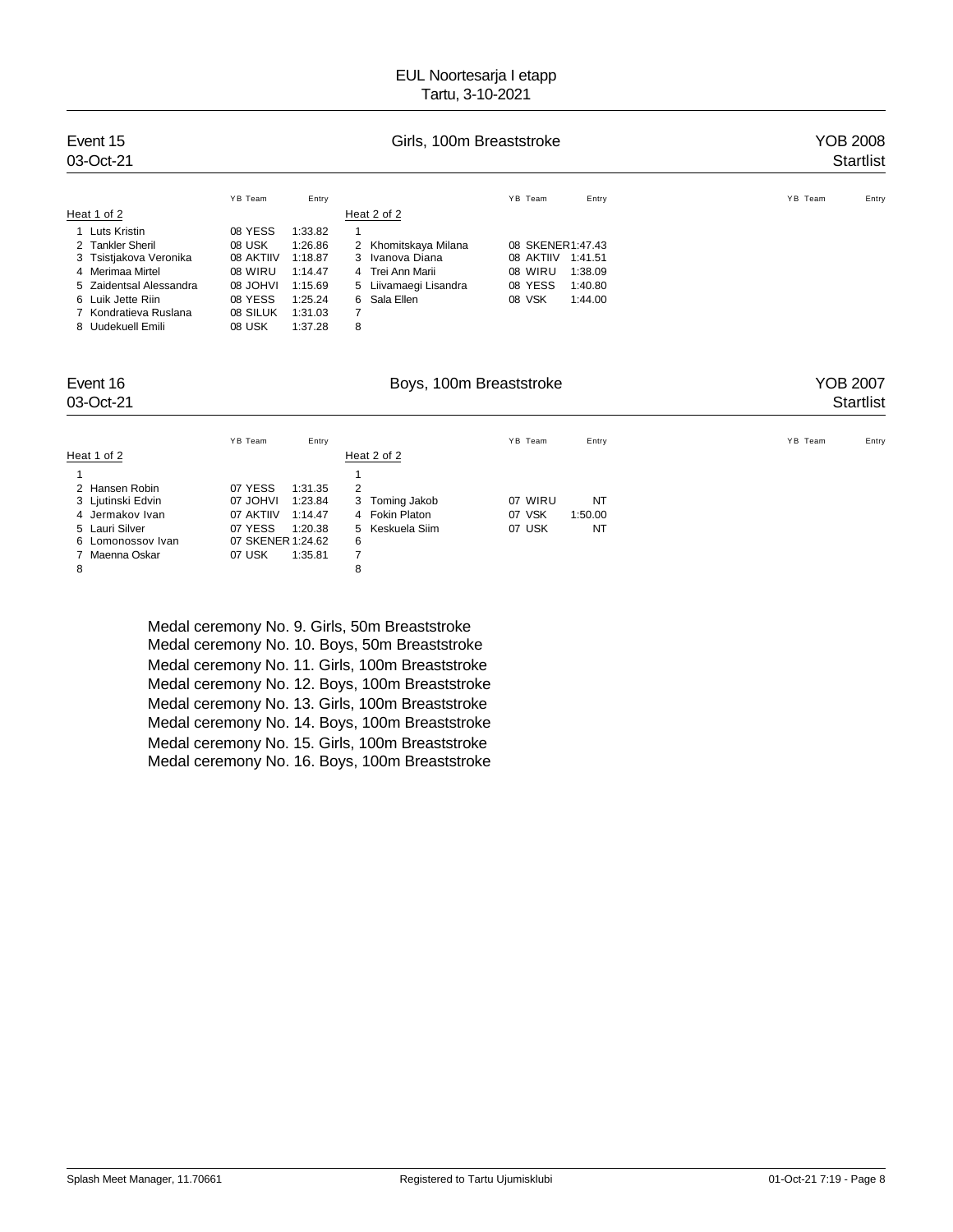| Event 17<br>03-Oct-21                  |                    |               |                           | Girls, 100m Medley |            | <b>YOB 2011</b><br><b>Startlist</b> |
|----------------------------------------|--------------------|---------------|---------------------------|--------------------|------------|-------------------------------------|
|                                        | YB Team            | Entry         |                           | YB Team            | Entry      | YB Team<br>Entry                    |
| Heat 1 of 2                            |                    |               | Heat 2 of 2               |                    |            |                                     |
| Sergejeva Sofija                       | 11 SKENER          | NT            | 1                         |                    |            |                                     |
| Medvedeva Maria                        | 11 AKTIIV          | <b>NT</b>     | $\overline{\mathbf{c}}$   |                    |            |                                     |
| Skadova Angelina<br>3                  | 11 AKTIIV          | 2:02.90       | 3<br>Kasevaeli Jette      | 11 YESS            | <b>NT</b>  |                                     |
| 4 Vaeljamaee Liis                      | 11 USK             | 1:41.41       | 4 Krivan Karmen           | 11 AKTIIV          | NT         |                                     |
| All Annabel<br>5<br>Sahakyan Nare<br>6 | 11 YESS<br>11 YESS | 2:00.33<br>NT | Sokk Anna-Liisa<br>5<br>6 | 11 USK             | NT         |                                     |
| Mets Ann-Marii<br>7                    | 11 YESS            | NT            | $\overline{7}$            |                    |            |                                     |
| 8                                      |                    |               | 8                         |                    |            |                                     |
| Event 18                               |                    |               |                           | Boys, 100m Medley  |            | YOB 2010                            |
| 03-Oct-21                              |                    |               |                           |                    |            | <b>Startlist</b>                    |
|                                        | YB Team            | Entry         |                           | YB Team            | Entry      | YB Team<br>Entry                    |
| Heat 1 of 2                            |                    |               | Heat 2 of 2               |                    |            |                                     |
| 1 Skolozhabskyy Nikita                 | 10 JOHVI           | 1:44.00       | 1                         |                    |            |                                     |
| 2 Michaleon Sabactian                  | $101$ $R$          | 1.36.30       | 2 Morin Makeim            | 10 AKTIIV          | <b>NIT</b> |                                     |

| 2 Michelson Sebastian | 10 USK            | 1:36.39 | 2 Morin Maksim    | 10 AKTIIV |         | NT |
|-----------------------|-------------------|---------|-------------------|-----------|---------|----|
| 3 Liu Yeung M.        | 10 JOHVI          | 1:34.38 | 3 Pugatsov Matvei | 10 SKENER |         | NT |
| 4 Persidski Markus    | 10 YESS           | 1:23.94 | 4 Uuskar Markkus  | 10 USK    | 1:56.83 |    |
| 5 Tsikaljov Deniss    | 10 SKENER 1:25.72 |         | 5 Allika Markus   | 10 USK    | 1:56.90 |    |
| 6 Kont Marten         | 10 YESS           | 1:35.74 | 6 Sverlov Artiom  | 10 SILUK  |         | NT |
| 7 Alteberg Andrei     | 10 USK            | 1:36.85 | 7 Karu Rafael     | 10 USK    |         | NT |
| 8 Mikker Mikk Johann  | 10 YESS           | 1:47.85 |                   |           |         |    |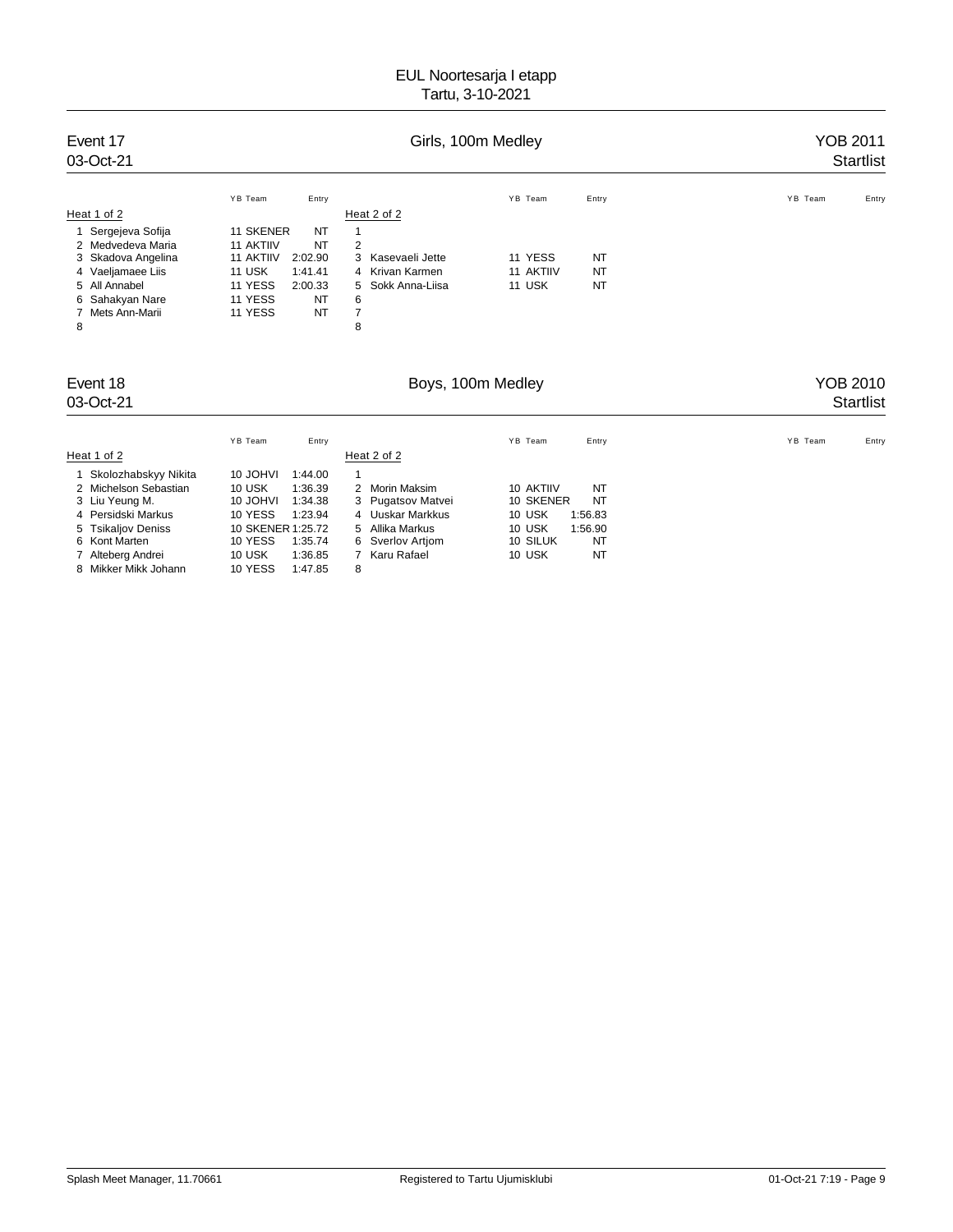|                                                        |                                         |                                                               |                               |                                                                                                 | YOB 2010<br>Startlist        |
|--------------------------------------------------------|-----------------------------------------|---------------------------------------------------------------|-------------------------------|-------------------------------------------------------------------------------------------------|------------------------------|
| YB Team<br>10 AKTIIV<br>10 JOHVI<br>10 YESS<br>10 YESS | Entry<br>NT<br>NT<br>3:21.56<br>3:10.71 |                                                               | YB Team                       | Entry                                                                                           | YB Team<br>Entry             |
| 10 USK<br>10 KJSSK<br>10 YESS                          | 3:15.20<br>4:25.97<br>NT                |                                                               |                               |                                                                                                 |                              |
|                                                        |                                         |                                                               |                               |                                                                                                 | YOB 2009<br><b>Startlist</b> |
| YB Team<br>09 AKTIIV<br>09 USK<br>09 USK               | Entry<br>NT<br>NT<br>2:57.50<br>2:50.25 | Heat 2 of 2<br>1<br>2<br>3<br>Ale Martin<br>Aavik Oliver<br>4 | YB Team<br>09 WIRU<br>09 YESS | Entry<br>NT<br>NT                                                                               | YB Team<br>Entry             |
|                                                        |                                         | 09 SKENER                                                     |                               | Girls, 200m Medley<br>Boys, 200m Medley<br>09 YESS<br>2:53.16<br>5 Evstifeev Makar<br>09 AKTIIV | <b>NT</b>                    |

6 Lessing Gerd Johan 09 USK 3:26.02 6 7 Ivanov Aleksey 09 SKENER NT 7 8 8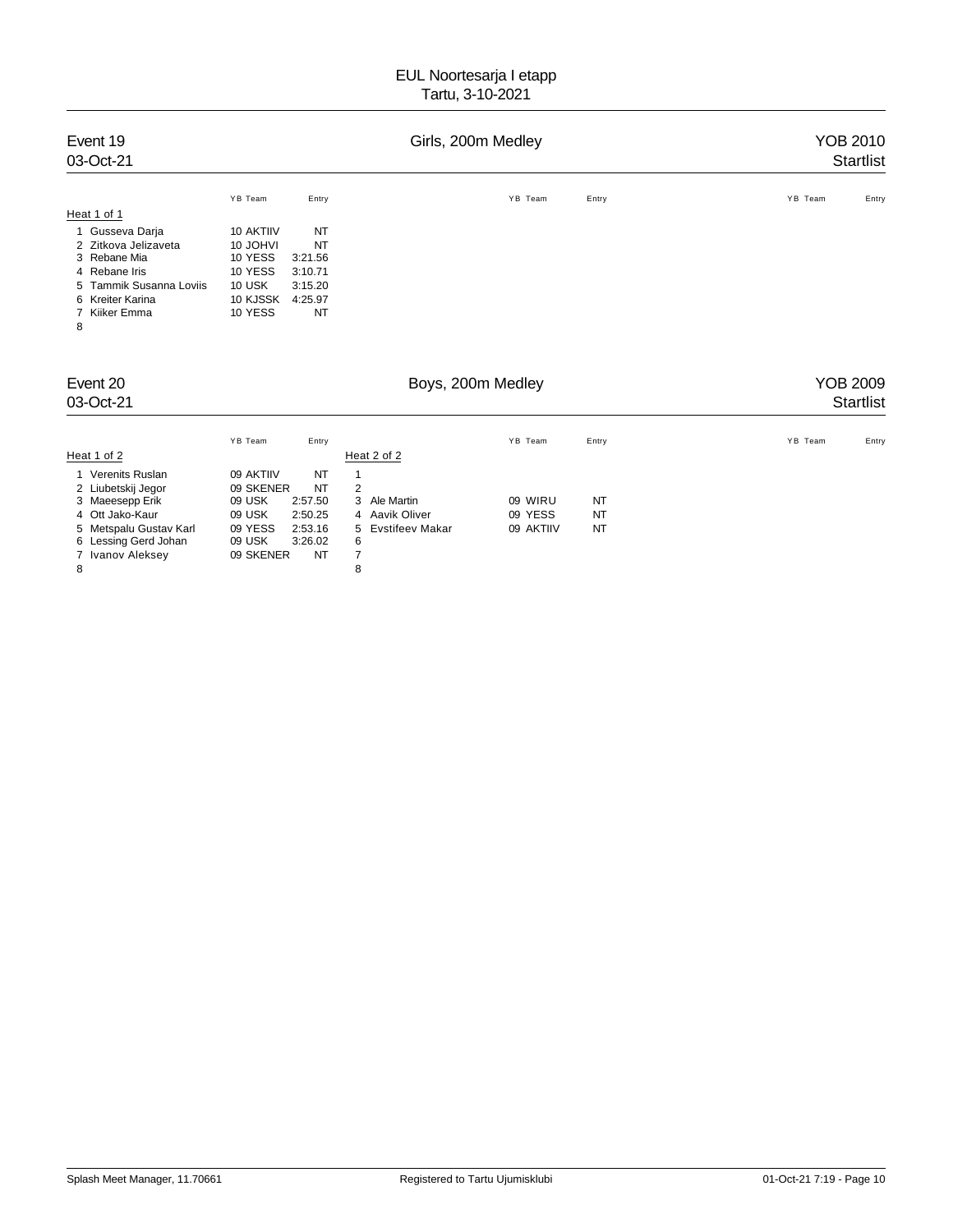| Event 21<br>03-Oct-21                                                                                                                           |                                                                        |                                                                           | Girls, 200m Medley                                                    | YOB 2009<br>Startlist |               |                                     |
|-------------------------------------------------------------------------------------------------------------------------------------------------|------------------------------------------------------------------------|---------------------------------------------------------------------------|-----------------------------------------------------------------------|-----------------------|---------------|-------------------------------------|
| Heat 1 of 1                                                                                                                                     | YB Team                                                                | Entry                                                                     |                                                                       | YB Team               | Entry         | YB Team<br>Entry                    |
| Paas Eliisa<br>1<br>2 Kraas Jasmiin<br>3 Sibul Krete<br>Bazanova Ksenia<br>4<br>5 Roop Adele<br>6 Maddison Helena<br>Neier Emma Elise<br>7<br>8 | 09 YESS<br>09 YESS<br>09 YESS<br>09 YESS<br>09 USK<br>09 USK<br>09 USK | 3:05.20<br>2:55.03<br>2:50.41<br>2:35.14<br>2:40.75<br>2:50.50<br>2:56.50 |                                                                       |                       |               |                                     |
| Event 22<br>03-Oct-21                                                                                                                           |                                                                        |                                                                           |                                                                       | Boys, 200m Medley     |               | <b>YOB 2008</b><br><b>Startlist</b> |
|                                                                                                                                                 | YB Team                                                                | Entry                                                                     |                                                                       | YB Team               | Entry         | YB Team<br>Entry                    |
| Heat 1 of 2<br>2 Pertman Rauno<br>Allika Mattias<br>3<br>4 Ott Karl-Eric                                                                        | 08 SKENER 2:51.64<br>08 USK<br>08 USK                                  | 2:47.94<br>2:28.00                                                        | Heat 2 of 2<br>1<br>2<br>3<br><b>Moelder Robin</b><br>4 Pavlov Maksim | 08 USK<br>08 AKTIIV   | NT<br>3:16.69 |                                     |

4 Ott Karl-Eric 08 USK 2:28.00 4 Pavlov Maksim 08 AKTIIV 3:16.69 5 Kvitkovski Semjon 08 AKTIIV 2:29.53 5 Rohivaeli Johannes 08 USK 3:24.82 08 AKTIIV 2:51.58 6<br>08 YESS 3:04.39 7

7 Tammaru Robin Mihkel 08 YESS 3:04.39 7 8 8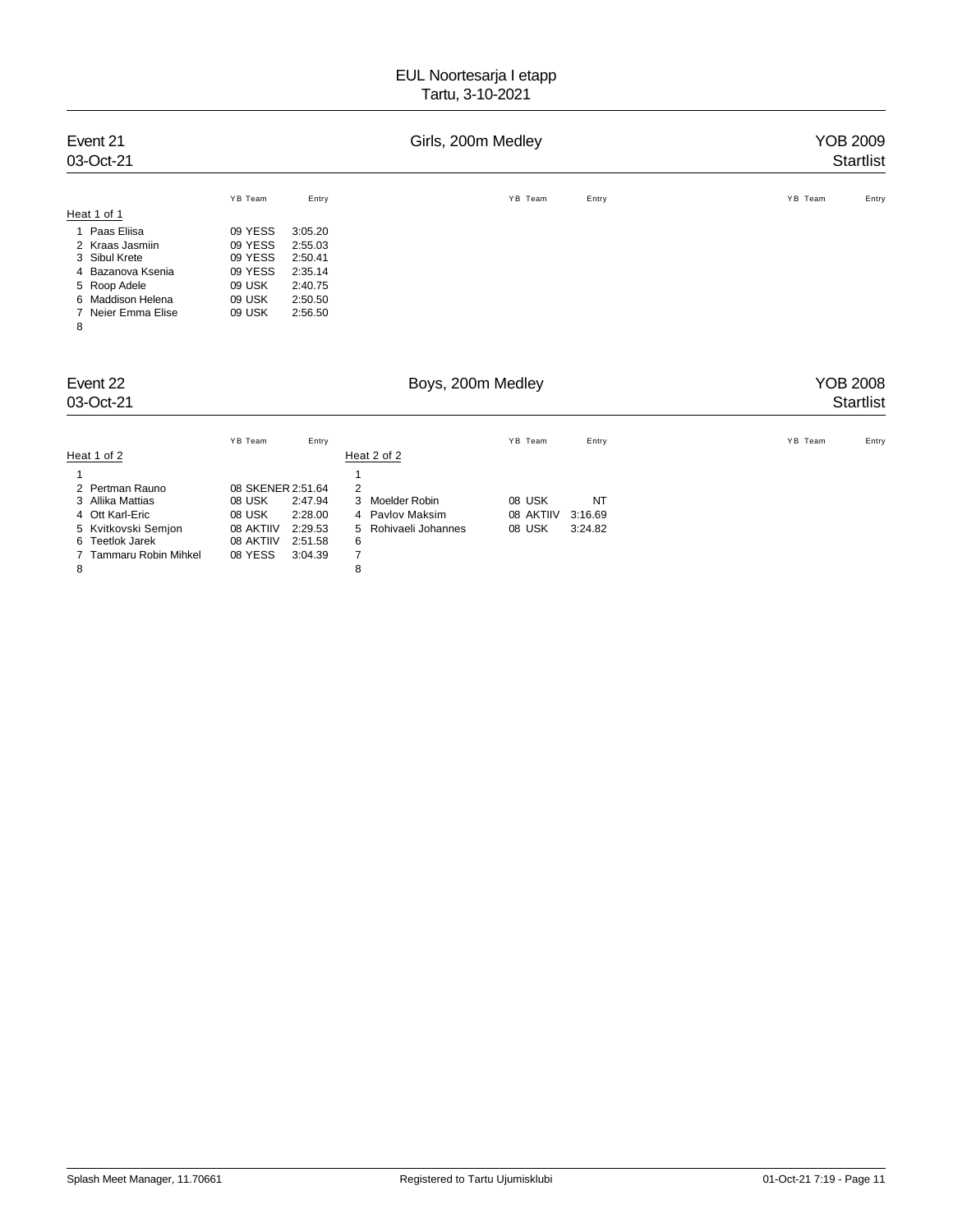| Event 23<br>03-Oct-21                                                                                                                           |                                                                                                                                              | Girls, 400m Medley |       | <b>YOB 2008</b><br><b>Startlist</b> |
|-------------------------------------------------------------------------------------------------------------------------------------------------|----------------------------------------------------------------------------------------------------------------------------------------------|--------------------|-------|-------------------------------------|
| Heat 1 of 1                                                                                                                                     | YB Team<br>Entry                                                                                                                             | YB Team            | Entry | YB Team<br>Entry                    |
| Luik Leevi-Liset<br>2<br>3 Annus Isabel<br>Zaidentsal Alessandra<br>4<br>5 Vool Madleen<br>6 Kondratieva Ruslana<br>Porfejevets Anna<br>7<br>8  | 08 USK<br>NT<br>08 USK<br>6:10.87<br><b>IVHOL 80</b><br>5:29.20<br>08 YESS<br>5:46.47<br>08 SILUK<br>6:40.81<br>08 SILUK<br>NT               |                    |       |                                     |
| Event 24<br>03-Oct-21                                                                                                                           |                                                                                                                                              | Boys, 400m Medley  |       | <b>YOB 2007</b><br><b>Startlist</b> |
| Heat 1 of 1                                                                                                                                     | YB Team<br>Entry                                                                                                                             | YB Team            | Entry | YB Team<br>Entry                    |
| <b>Bostan Dominik</b><br>1<br>2 Aseev Ustin<br>3 Kanevski Dmitri<br>Aksjonov Artjom<br>4<br>5 Loginov Arseni<br>Sirk Kris<br>6<br>7 Kokkel Egor | 07 AKTIIV<br>NT<br>07 SKENER 5:59.11<br>07 SKENER 5:27.39<br>07 SKENER 5:18.22<br>07 YESS<br>5:20.64<br>07 YESS<br>5:44.49<br>07 JOHVI<br>NT |                    |       |                                     |

8

Medal ceremony No. 17. Girls, 100m Medley Medal ceremony No. 18. Boys, 100m Medley Medal ceremony No. 19. Girls, 200m Medley Medal ceremony No. 20. Boys, 200m Medley Medal ceremony No. 21. Girls, 200m Medley Medal ceremony No. 22. Boys, 200m Medley Medal ceremony No. 23. Girls, 400m Medley Medal ceremony No. 24. Boys, 400m Medley